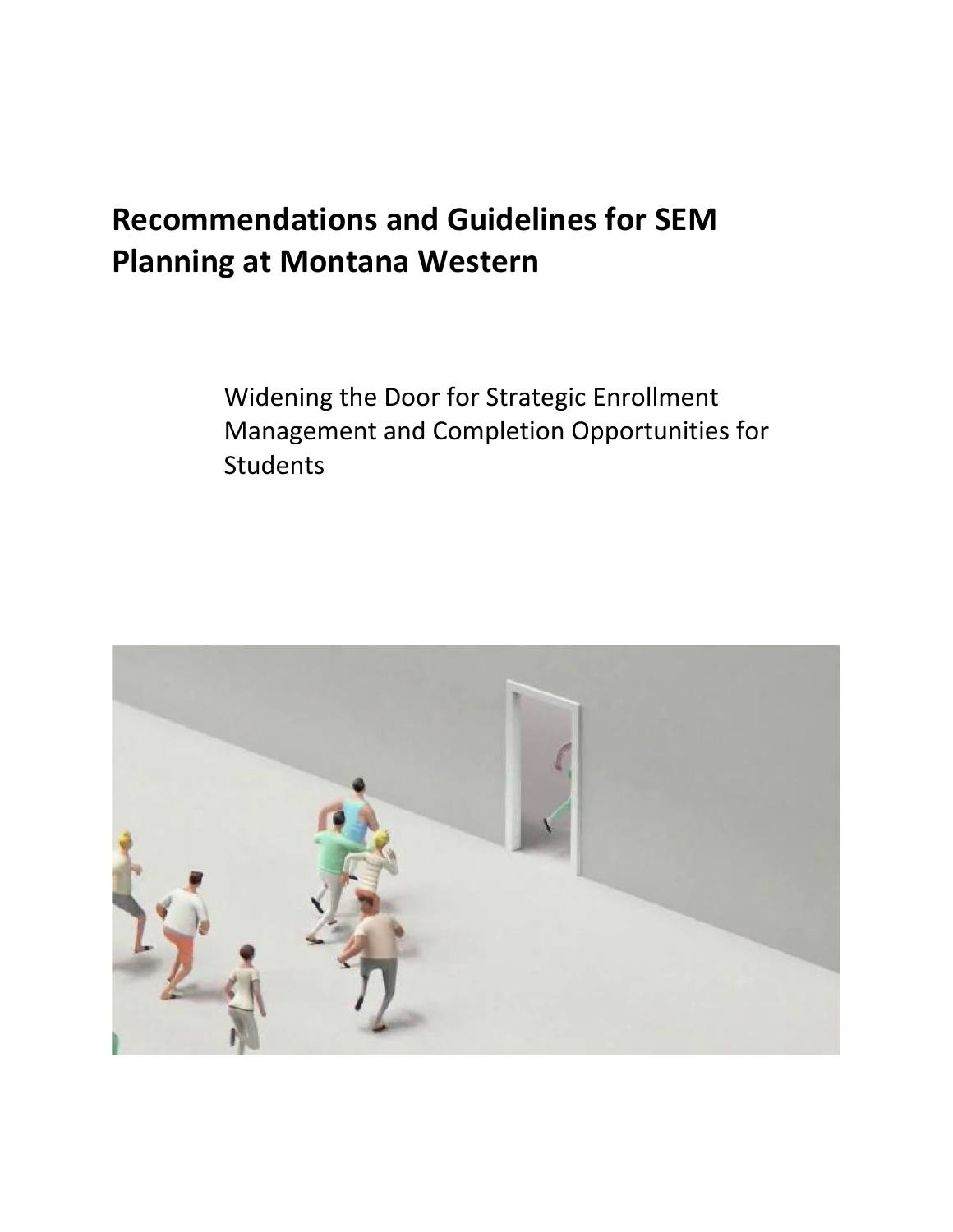### **Next Steps and Recommendation for SEM/C**

- Work through the worksheets in this packet adapted from *A Practical Guide to Strategic Enrollment Management Planning*
- Potentially seek a consultant to help with SWOT analysis of enrollment concerns, initiatives, and ideas. The initial SEM workgroup recommend using a consultant from outside of Western to provide neutrality and allow various constituents to feel free to speak into the process.
- Establish what types of ideas and plans are forwarded to the SEM Committee for consideration or implementation (i.e. OCHE mandates effecting enrollment)

#### **Supporting Articles for Further Information**

Noel-Levitz Executive Briefing: Six Essential-and Six Common Mistakes- in Cabinet Level Strategic Enrollment Planning

PACRAO presentation paper by Janet Ward: Enrollment Management: Key Elements for Building and Implementing an Enrollment Plan by Janet Ward presented at the Pacific Association of College Registrars and Admission Officer Meeting

Strategic Enrollment Management Quarterly Article by Stanley E. Henderson: SEM and the Student Journey: The Role of Strategic Enrollment Management in Student Engagement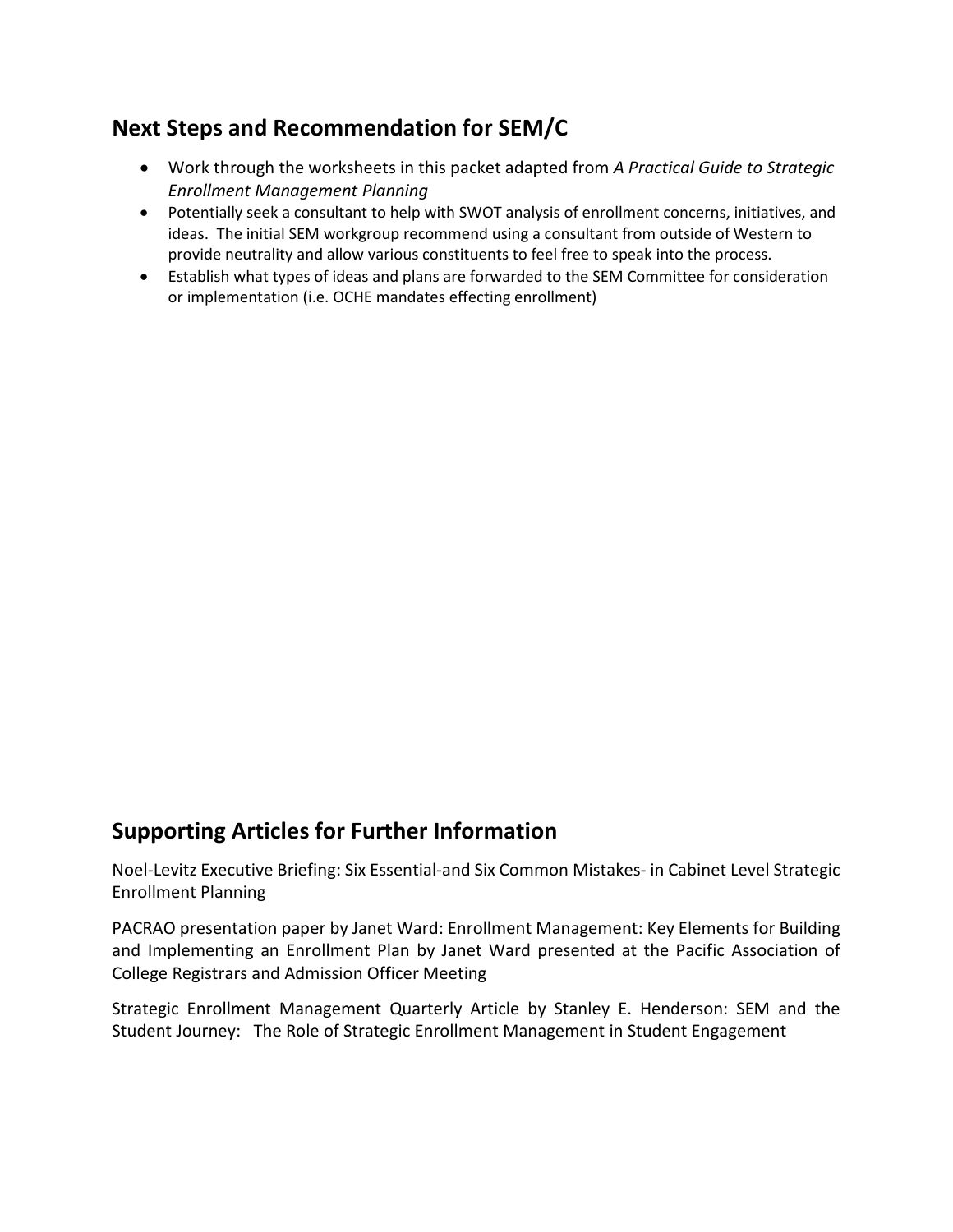## **Worksheet 1: University Buy-In: Does the University agree and support the concept of SEM/C and realize what it can do for the campus?**

Instructions: Check each activity as it is initiated or completed

*How is University buy-in/support gained in each of these groups? This checklist will be a growing process integrated into the adoption/creation of a SEM plan.* 

| Done | Activity                                                                      |
|------|-------------------------------------------------------------------------------|
|      | Initial information seeking Task Group is Formed                              |
|      | Task Group Shares recommended next steps with Senior Administrative Cabinet   |
|      | Task Group Share recommended next steps with AAC and other constituents       |
|      | Senior Administration or AAC may designate.                                   |
|      | Chancellor and Senior Administration openly promote and support SEM plan      |
|      | Department Directors, Chairs, and Faculty Senate openly promote and support   |
|      | SEM plan                                                                      |
|      | All other staff and faculty openly promote and support SEM plan and processes |
|      | Form the SEM/C Committee                                                      |
|      | Integration with Strategic Plan/Committee and Communication Structure is      |
|      | established                                                                   |
|      | SEM/C Committee shares initial model with entire campus                       |
|      | SEM Plan refined and approved based on feedback                               |
|      | Resources are committed to the planning process                               |
|      | <b>Implementation Timeframe Established</b>                                   |
|      |                                                                               |
|      |                                                                               |
|      |                                                                               |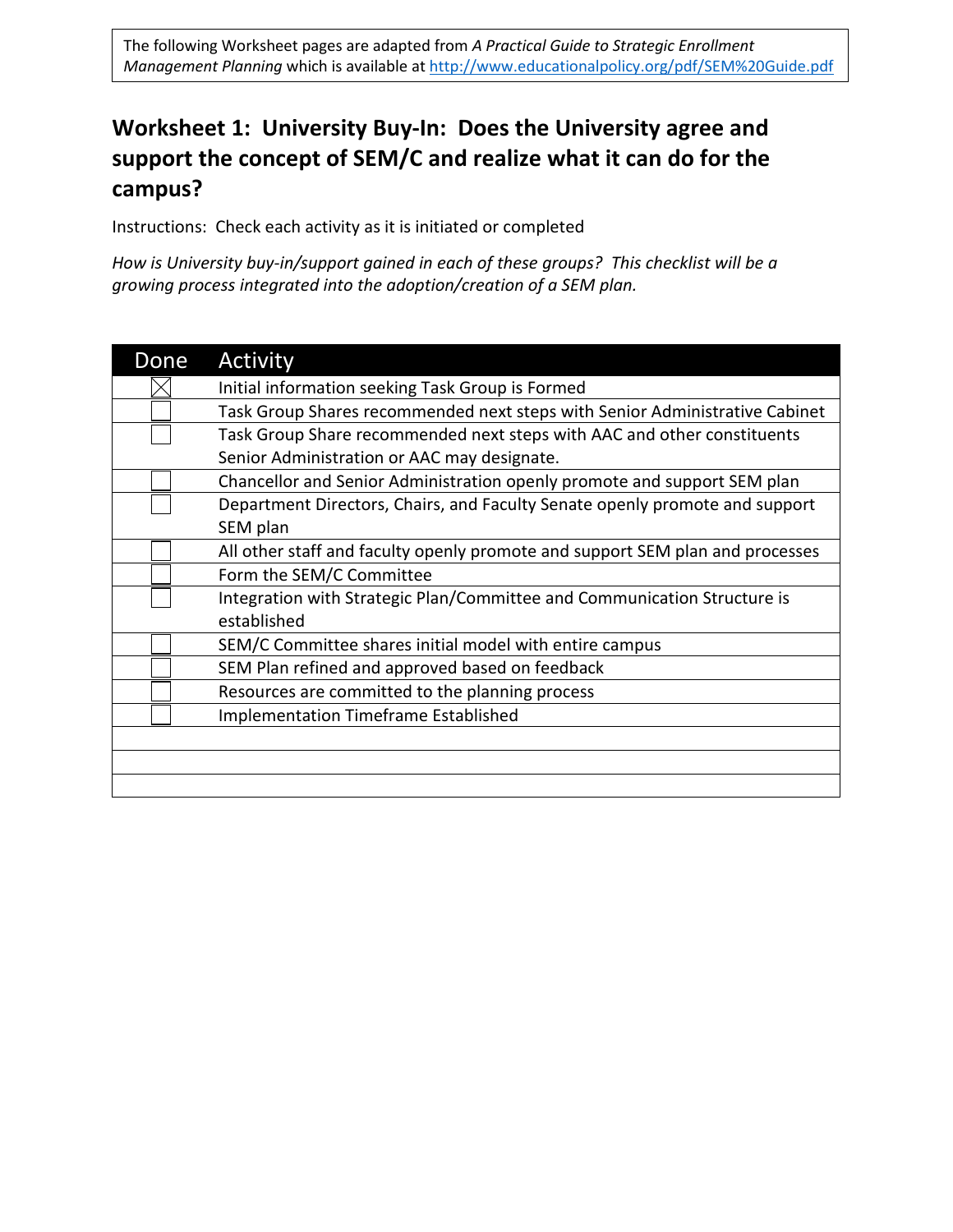### **Worksheet 2 Part A: Understanding who are the constituents group that effect SEM/C? How are they involved in developing a SEM Plan?**

Instructions: Utilizing the graphic below brainstorm to identify all constituents groups. Once all constituents groups have been identified, list those which need to be involved in the planning and how they need to be involved.

*This can be a guided discussion amongst AAC and/or other small representative groups of the campus (e.g., senior administration, faculty senate). Important items to consider is who/what influences our enrollment, retention, and completion. How are they involved in the student experience? This process feeds into buy-in and commitment to SEM and it is the point where the institution gets its first input.*



**External**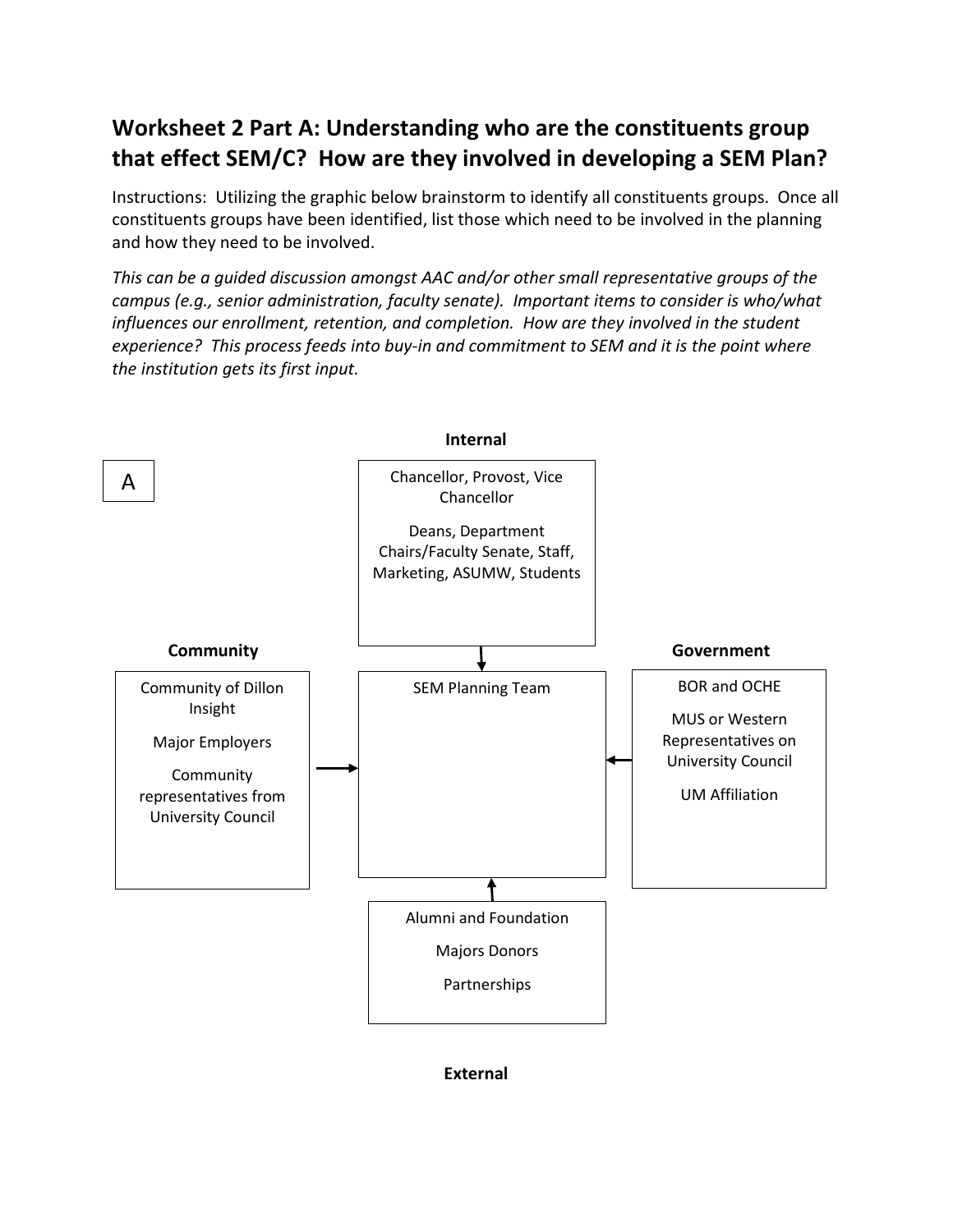**Worksheet 2 Part B: How are these constituents groups involved in SEM?**

| Constituent<br>Group | Type of Involvement | <b>Point of Contact</b> |  |  |
|----------------------|---------------------|-------------------------|--|--|
|                      |                     |                         |  |  |
|                      |                     |                         |  |  |
|                      |                     |                         |  |  |
|                      |                     |                         |  |  |
|                      |                     |                         |  |  |
|                      |                     |                         |  |  |
|                      |                     |                         |  |  |
|                      |                     |                         |  |  |
|                      |                     |                         |  |  |
|                      |                     |                         |  |  |
|                      |                     |                         |  |  |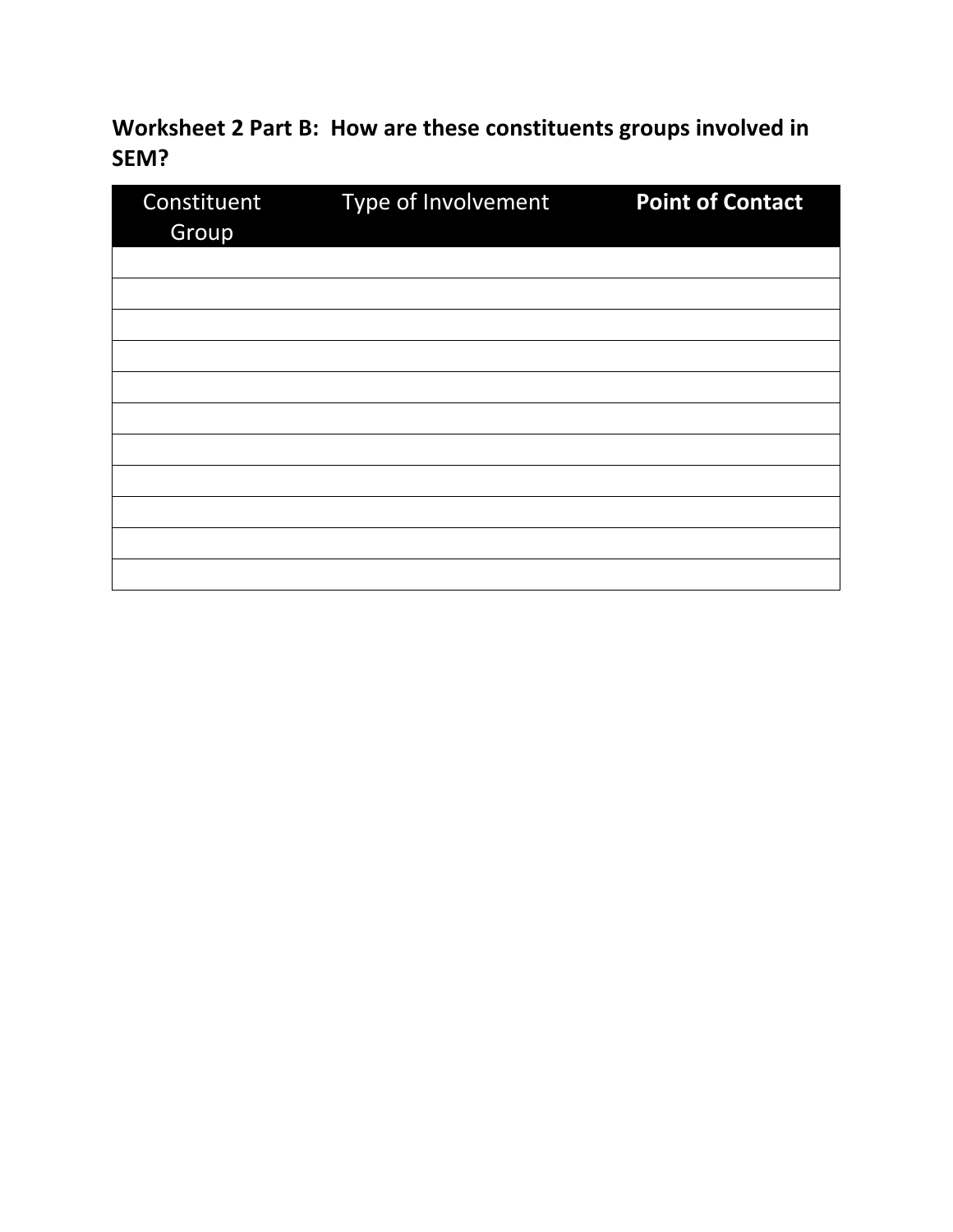# **Worksheet 3: Timeframe for SEM/C Plan Implementation (SEM Committee)**

Instruction: From the constituents now committed to the SEM Committee develop a list of what they need to complete to write a plan and the ideal time of completion.

*The information listed below does not represent a complete timeframe or plan for ideas but instead some initial ideas of steps to help develop the plan implementation. To quote the Practical Guide "If the SEM/C Committee cannot set goals and timeframes for itself, it cannot possibly develop a SEM plan for an entire institution." This worksheet provides the tool for team development and implementation.*

| <b>Planning Step</b>         | Planning               | Timeframe | Person(s)   |
|------------------------------|------------------------|-----------|-------------|
|                              | <b>Strategies</b>      |           | Responsible |
| Data gathered to             | Data provides the      |           |             |
| provide baselines as         | foundation for setting |           |             |
| well as provide insight      | basic enrollment and   |           |             |
| into potential               | completion goals       |           |             |
| enrollment goals             |                        |           |             |
| Gather information           |                        |           |             |
| about enrollment             |                        |           |             |
| initiatives already          |                        |           |             |
| existing on the campus       |                        |           |             |
| Are there any budget         |                        |           |             |
| implications associated      |                        |           |             |
| with startup of this         |                        |           |             |
| plan, not necessarily        |                        |           |             |
| the goals of the plan        |                        |           |             |
| Develop information          |                        |           |             |
| regarding formal and         |                        |           |             |
| information                  |                        |           |             |
| expectation and/or           |                        |           |             |
| enrollment limitations       |                        |           |             |
| <b>Establish how SEM</b>     |                        |           |             |
| connects and uses the        |                        |           |             |
| mission statement and        |                        |           |             |
| core values to develop       |                        |           |             |
| objectives and               |                        |           |             |
| guidelines                   |                        |           |             |
| <b>Conduct SWOT Analysis</b> |                        |           |             |
| regarding the student        |                        |           |             |
| experience practices         |                        |           |             |
|                              |                        |           |             |
|                              |                        |           |             |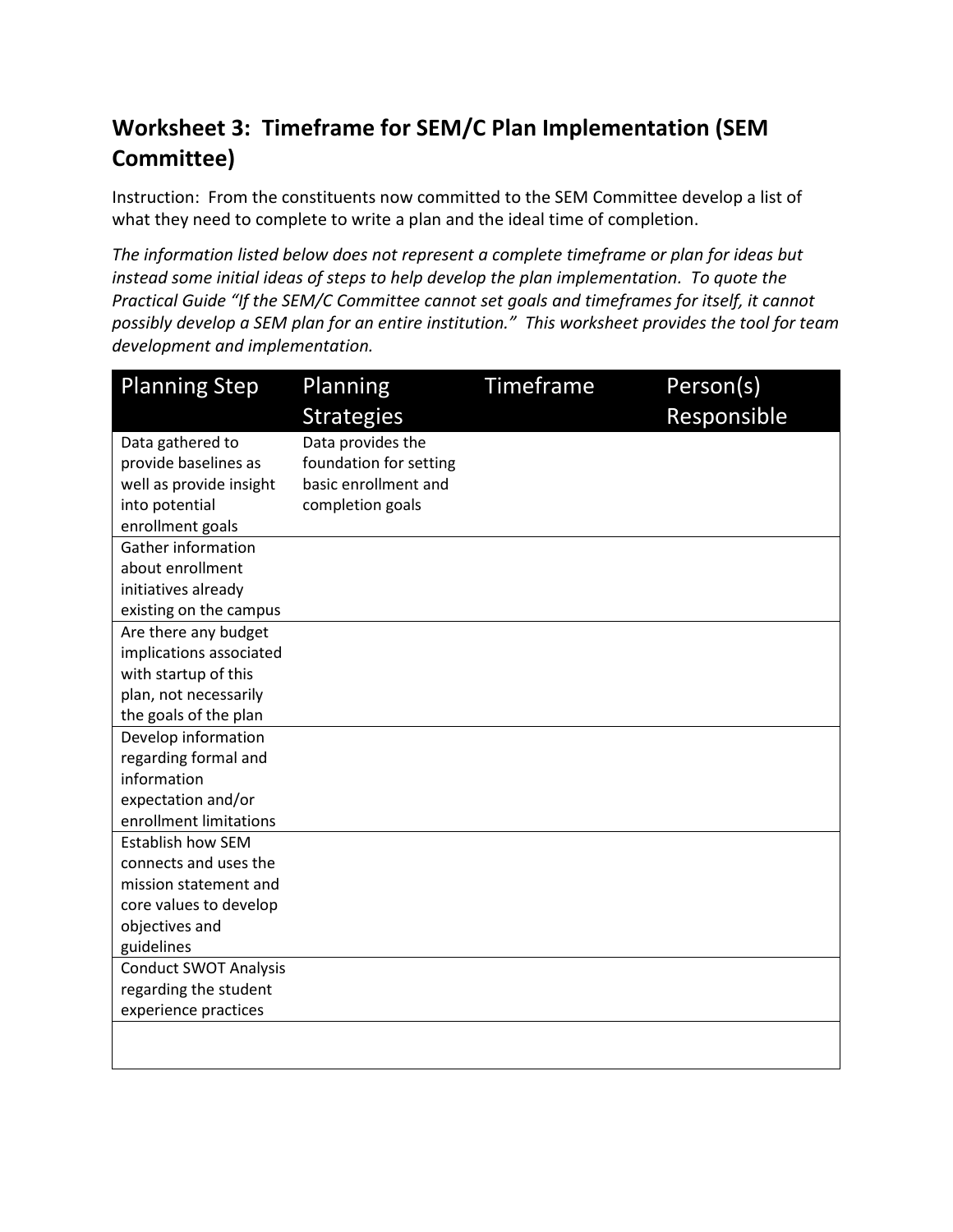### **Worksheet 4: Resources for SEM/C Plan (SEM Committee)**

Instructions: Using the broad categories listed below; use the worksheet to build a budget for the planning process.

*What resources are going to be needed to establish a SEM/C Plan? Not necessarily goals and objectives, but actual financial implication of the committee and/or startup of the plan. This is a good opportunity to ask "How will the plan be managed year to year"*

| Category                     | <b>Funding</b><br><b>Allocation</b> | <b>Personnel</b><br><b>Allocation</b> | Office/Person(s) Justification<br><b>Responsible</b> |  |
|------------------------------|-------------------------------------|---------------------------------------|------------------------------------------------------|--|
| Operating<br>Expenses        |                                     |                                       |                                                      |  |
| <b>Clerical Support</b>      |                                     |                                       |                                                      |  |
| Resource<br><b>Materials</b> |                                     |                                       |                                                      |  |
| <b>Release Time</b>          |                                     |                                       |                                                      |  |
| Consultants                  |                                     |                                       |                                                      |  |
| <b>Other Expenses</b>        |                                     |                                       |                                                      |  |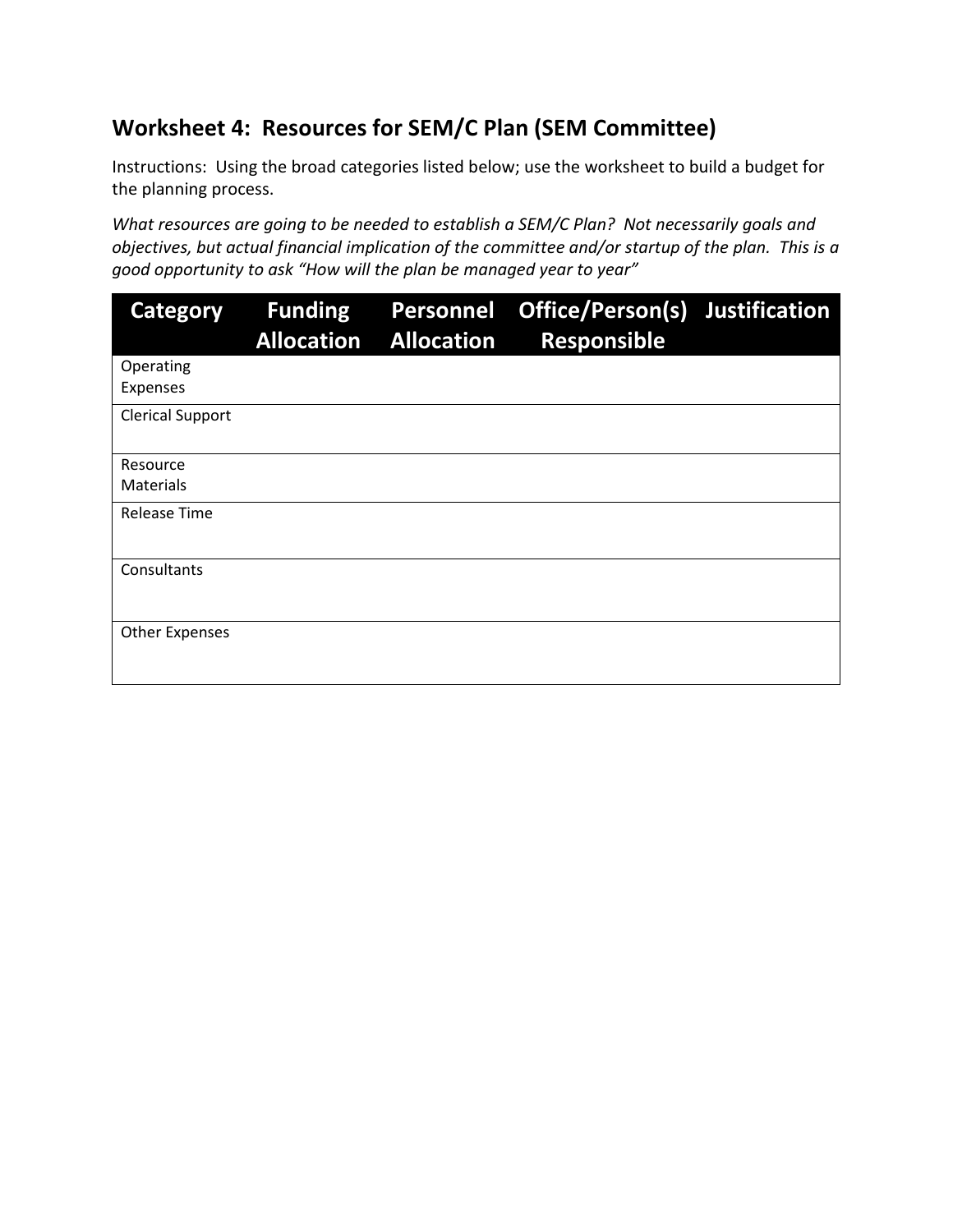### **Worksheet 5: Formal Requirement (SEM Committee)**

Instructions: identify the laws, policies, and procedures that effect enrollment

*The purpose of determining formal requirements is to be aware of mandates that must be met in the enrollment processes. For instance, Montana Western's associate program is considered open admission. Think about what the University has to do or cannot do based on governance, federal, state laws. What does it have to do to participate in financial aid programs? Other government funding? Are there any community requirements that limit enrollment?*

| <b>Mandate</b>        | <b>Source</b> | <b>Category</b> | <b>Summary</b> | Impact           |
|-----------------------|---------------|-----------------|----------------|------------------|
| Open Admission        |               |                 |                |                  |
| to Associate          |               |                 |                |                  |
| Program               |               |                 |                |                  |
| Title IX training     |               |                 |                | Title IV Funding |
|                       |               |                 |                |                  |
| <b>HEA Compliance</b> |               |                 |                | Title IV Funding |
| Requirements          |               |                 |                |                  |
|                       |               |                 |                |                  |
|                       |               |                 |                |                  |
|                       |               |                 |                |                  |
|                       |               |                 |                |                  |
|                       |               |                 |                |                  |
|                       |               |                 |                |                  |
|                       |               |                 |                |                  |
|                       |               |                 |                |                  |
|                       |               |                 |                |                  |
|                       |               |                 |                |                  |
|                       |               |                 |                |                  |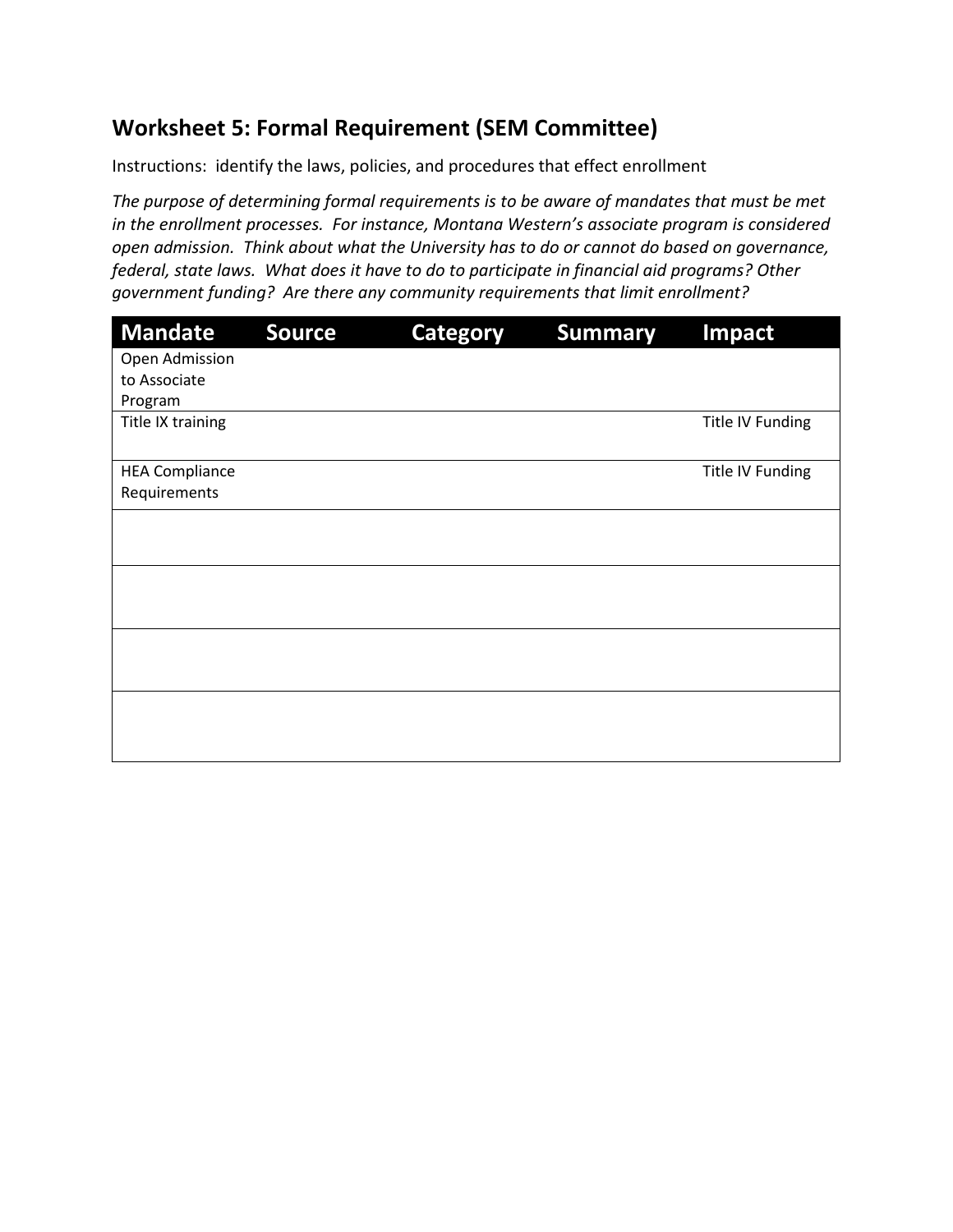# **Worksheet 6: Informal Expectation, Core Values and Beliefs (Consultant)**

Instructions: identify the philosophies, core beliefs/values, core tenets of the institution. Utilizing brainstorming and following the rule of group consensus determine where and how the SEM/C Plan connects with the overall University's mission, beliefs, and core values.

*The purpose of determining information expectations is to outline the unspoken or spoken philosophies that guide the institution. For instance as part of Experience One all programs should provide hands on experiences for the students. Another example is to integrate our views and perspectives of assessment; online learning; access to resources; or beliefs about students in the perspective of the student experience, enrollment, and completion.*

*Think through the University Mission and Strategic Plan Document and answer the following thoughts*

- 1. As the University of Montana Western, what do we believe about the Student Experience? (rank order if possible)
	- a. We believe……
	- b. We believe……
	- c. We believe…..
	- d.
- 2. As the University of Montana Western, What do we value about the Student Experience? (rank order if possible)
	- a. We value…..
	- b. We value….
	- c. We value….
- 3. Considering the stated philosophies, beliefs, and values is the University actually fulfilling these through its operations and procedures?

| <b>Belief/Value</b> | <b>Definition</b> |
|---------------------|-------------------|
|                     |                   |
|                     |                   |
|                     |                   |
|                     |                   |
|                     |                   |
|                     |                   |
|                     |                   |
|                     |                   |
|                     |                   |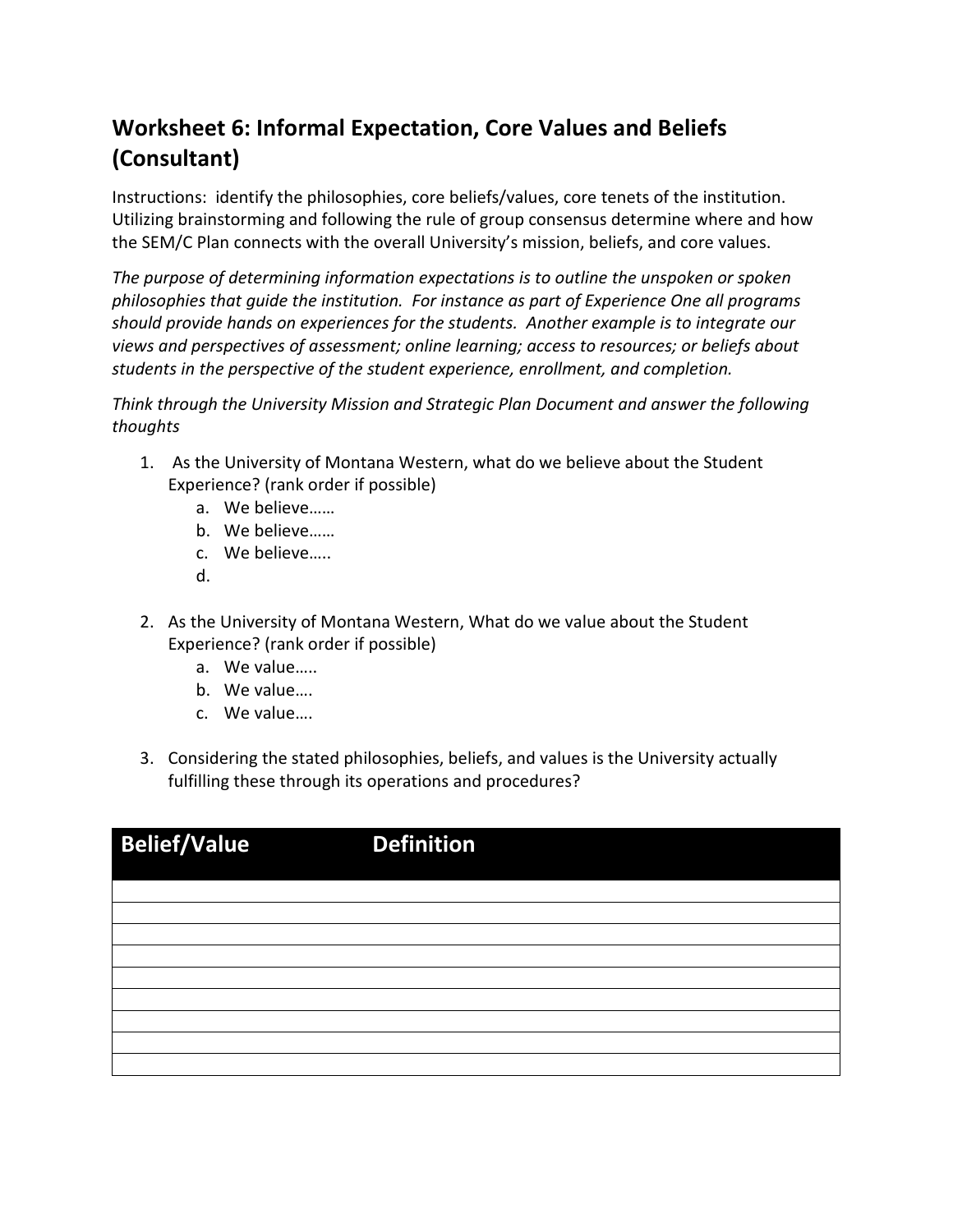### **Worksheet 7: Reaffirming and Integrating the Mission Statement (SEM Committee)**

*Mission Statement (aka Our Present): The University of Montana Western differentiates itself and achieves academic excellence by sustaining a culture of concentrated experiential education.*

*Vision Statement (aka Our Future): The University of Montana Western transforms students and its great community through experiential teaching and civic, environmental and multicultural engagement. Students learn by engaging in the authentic practices of a discipline under the expert guidance of faculty members. Student success is maximized by proving the means for each student to identify and achieve their educational goals.*

1. Given the insights gained through worksheet 5 and 6 how does strategic enrollment management at the University of Montana Western ground itself into the current mission?

2. What values and core beliefs established with the student experience align with the Mission and therefore serve as guidelines for the SEM/C Plan?

3. Do these values and core beliefs align with the formal and informal expectations of the campus as well as the overall institutional values and beliefs?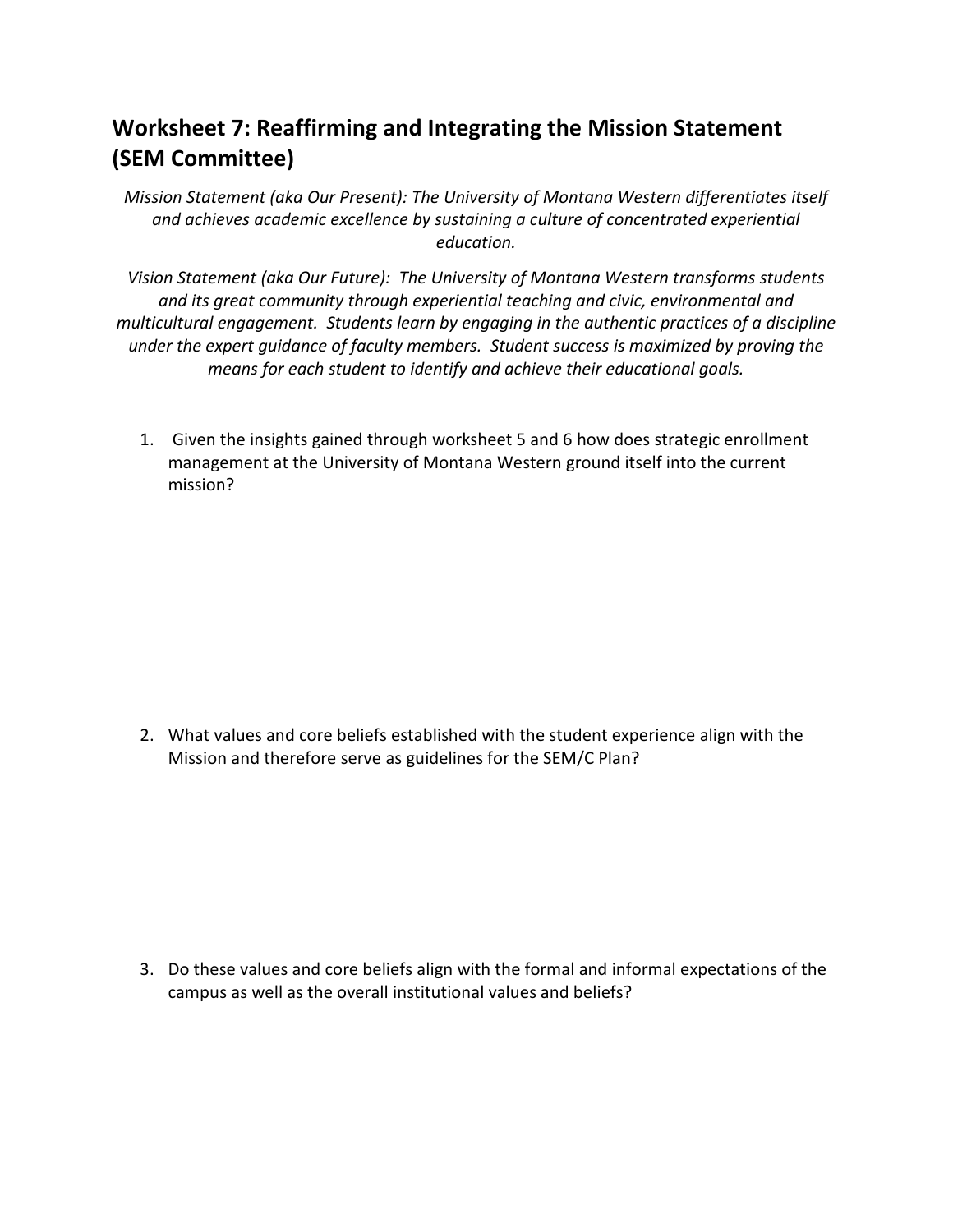#### **Worksheet 8: Strengths and Weaknesses (Consultant)**

Instructions: Use a large flip chart to record all responses to address the following questions. Then utilizing the table below develop broad categories for all the responses and list the specific weaknesses under the appropriate categories.

#### Weaknesses:

Given everything you know about our organization, what are the major weaknesses related to students moving from prospective to alumni, including both their cocurricular and academic experiences?

#### Strengths:

Given everything you know about our organization, what are the major strengths related to students moving from prospective to alumni, including both their cocurricular and academic experiences?

| <b>Strengths</b> | <b>Weaknesses</b> |  |  |
|------------------|-------------------|--|--|
|                  |                   |  |  |
|                  |                   |  |  |
|                  |                   |  |  |
|                  |                   |  |  |
|                  |                   |  |  |
|                  |                   |  |  |
|                  |                   |  |  |
|                  |                   |  |  |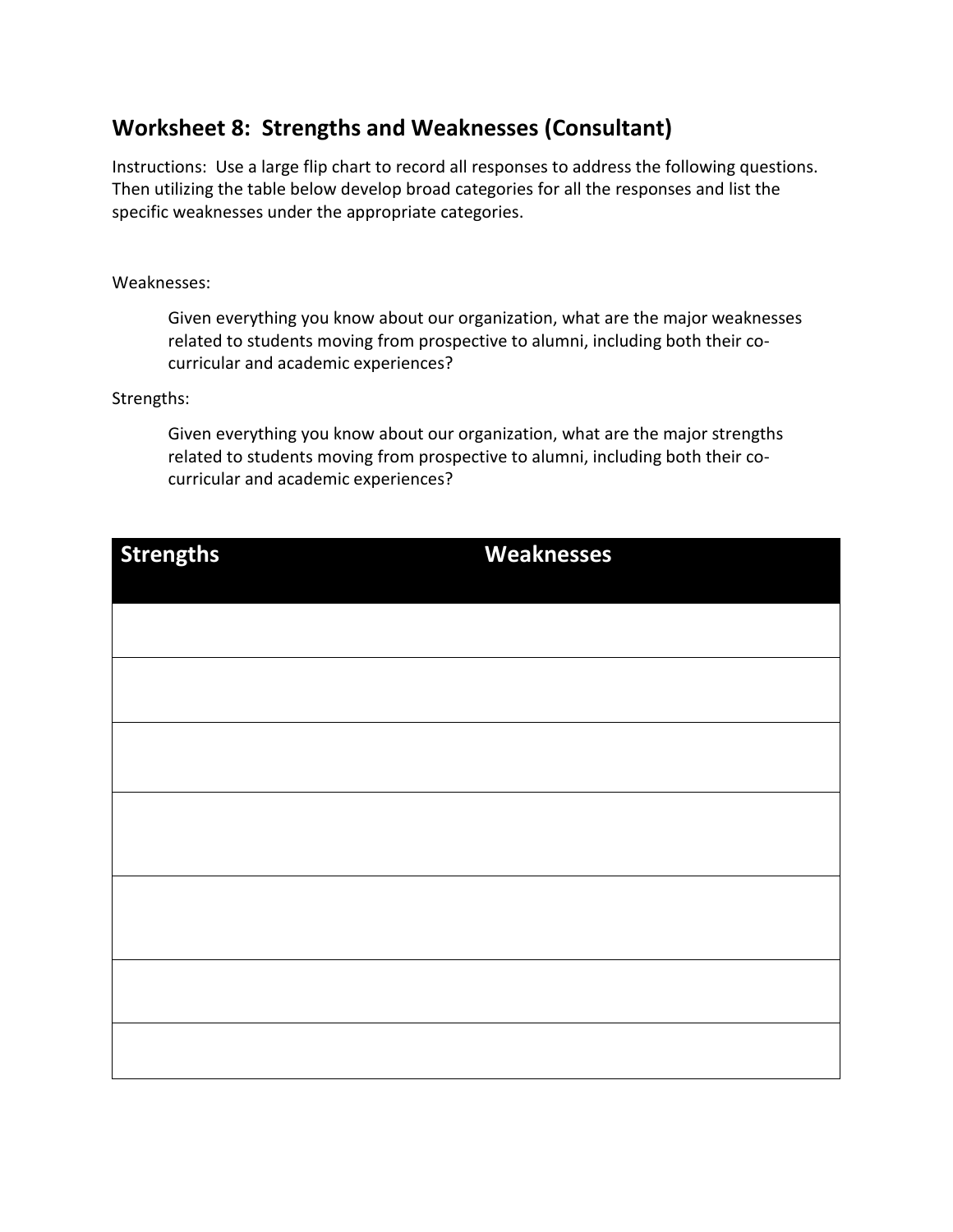#### **Worksheet 9: Opportunities and Threats (Consultant)**

Instructions: Utilizing a large flip chart record all responses to the following question. Then use the categories from the table and categorize all input accordingly. While categorizing choose rather it is an opportunity or threat.

#### Trends:

Given all that we know about our external environment, what are the major enduring and long term trends that will impact the institution over the next 5-10 years?

#### Potential Events:

Given all that we know about our external environment, what are the potential short term events which might impact the institution over the next 5-10 years?

| <b>Category</b> | <b>Opportunities</b> | <b>Threats</b> |
|-----------------|----------------------|----------------|
| Social/Cultural |                      |                |
| Technological   |                      |                |
| Economic        |                      |                |
| Environmental   |                      |                |
| Political       |                      |                |
| Postsecondary   |                      |                |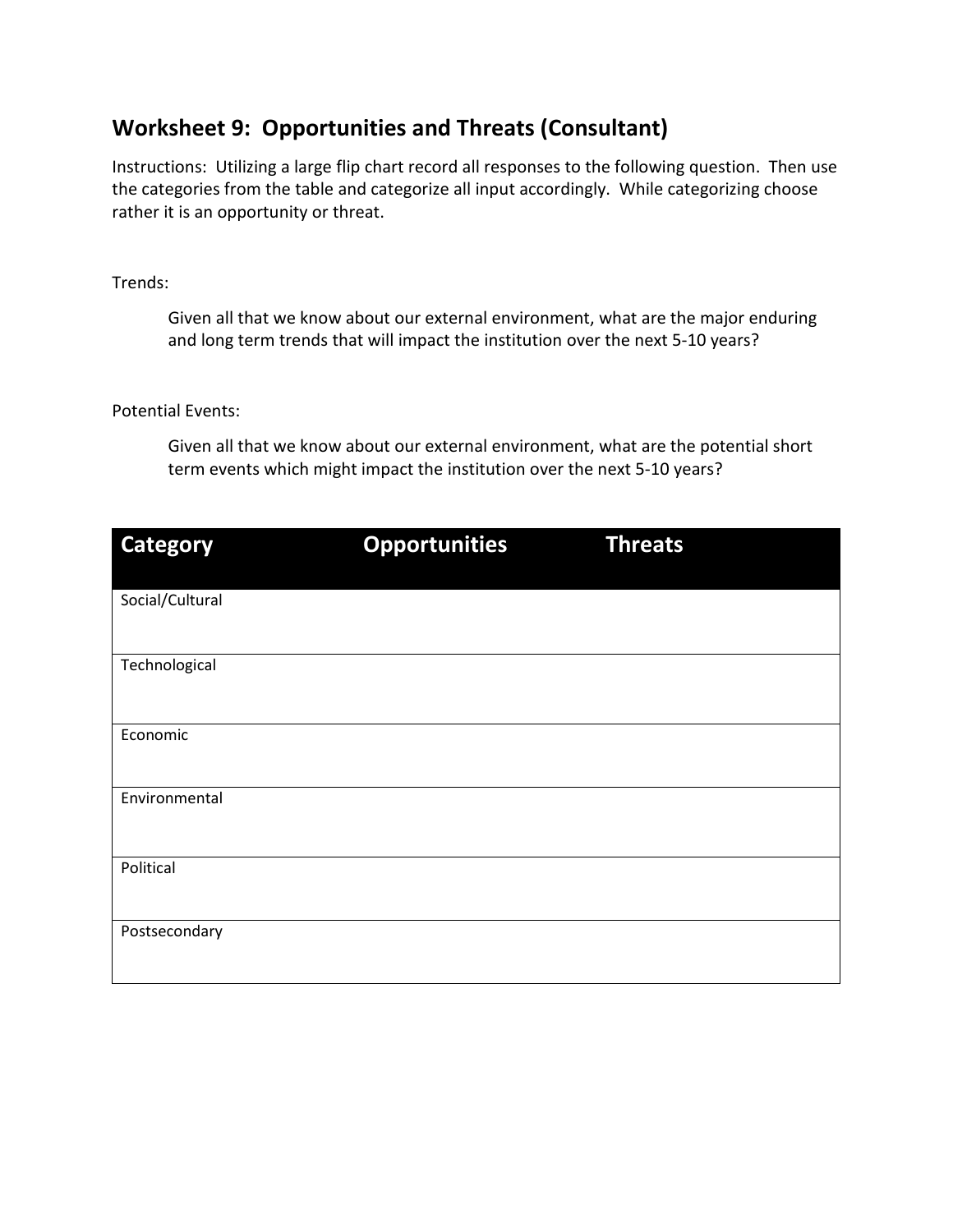### **Worksheet 10: Develop Strategic Goals (SEM Committee)**

Instructions: Using a large flip chart, record the responses to the following question. Following the group consensus approach, put similar initiatives together and develop major identifiers for each grouping. Within each grouping, refine the suggested goals into action statements which begin with "The institution will" and record each in the first column of the table. Then using the table, start at the top and assign an individual to be responsible for developing the operational plan to achieve the goal and also establish the timeframe for developing the plan.

#### Question:

Based upon the identified institutional beliefs and core values, and drawing from the SWOT analysis, what major initiatives must we undertake in order to serve the mission and achieve the vision?

| <b>Strategic Goal</b>                                                                                         | <b>Timeframe for</b><br>developing the plan | Person(s)<br><b>Responsible</b>      |
|---------------------------------------------------------------------------------------------------------------|---------------------------------------------|--------------------------------------|
| i.e. The institution will increase<br>new student enrollment by<br>% in each of the coming fall<br>semesters. | 1 month                                     | Matt Allen, Director of<br>Admission |
|                                                                                                               |                                             |                                      |
|                                                                                                               |                                             |                                      |
|                                                                                                               |                                             |                                      |
|                                                                                                               |                                             |                                      |
|                                                                                                               |                                             |                                      |
|                                                                                                               |                                             |                                      |